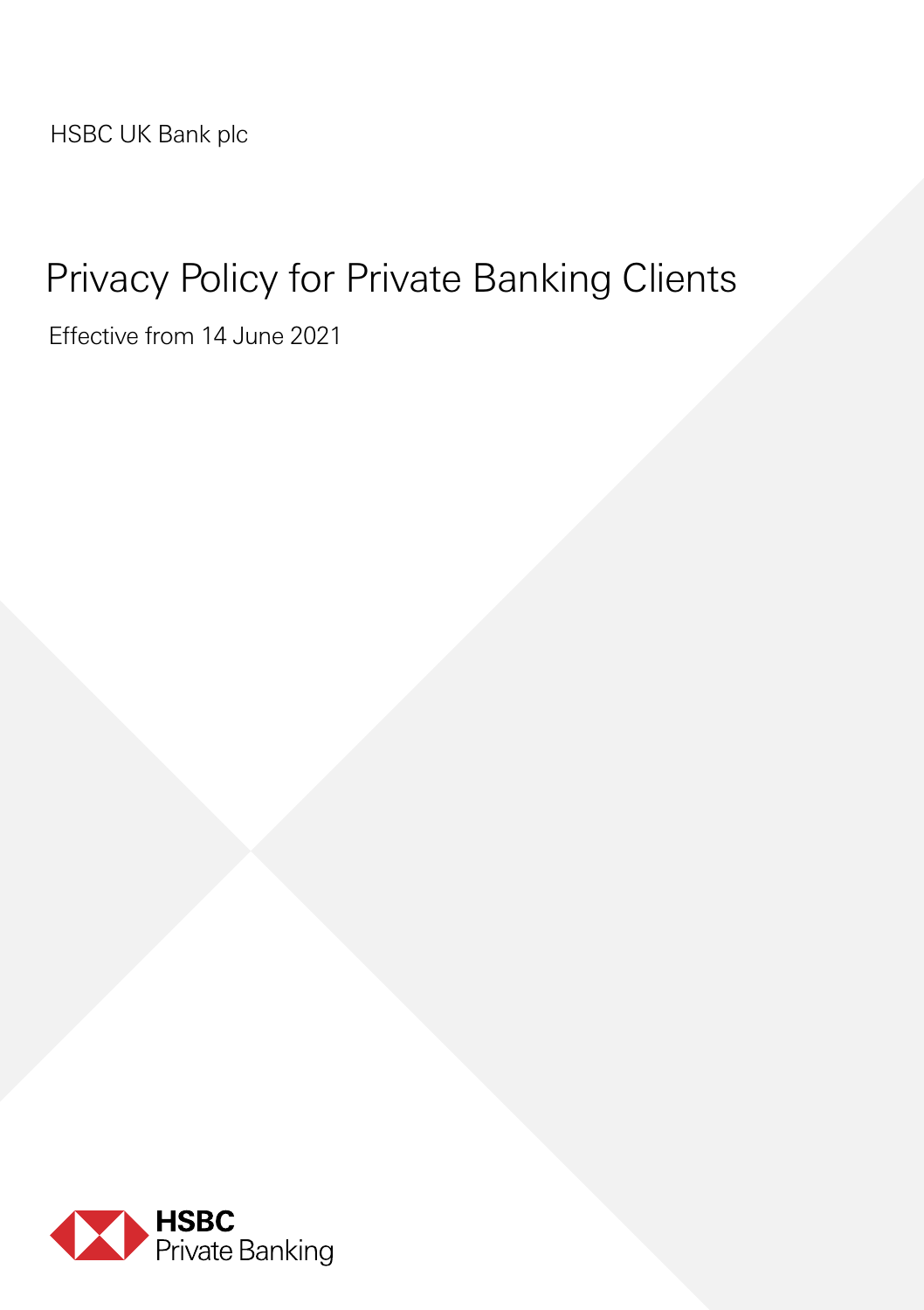### Before we begin

This policy (Privacy Policy) applies to information held by members of the HSBC Group as data controllers, as described below. It explains what information we collect about you, how we'll use that information, who we'll share it with, the circumstances when we'll share it and what steps we'll take to make sure it stays private and secure. It continues to apply even if your agreement for banking or other products and services with us ends. It should also be read alongside your relevant product terms and conditions, as these include sections relating to the use and disclosure of information.

This Privacy Policy covers any private bank products or services you have with us in the UK, including savings, loans, credit cards, mortgages, investments and insurance. Sometimes we may need to provide you with separate or further information about specific products and services. This information will also apply. If you also have a relationship with other parts of the HSBC Group (e.g. HSBC personal or business banking, first direct, M&S Bank or HSBC in any other countries outside the UK), they'll provide you with information separately where required.

Some of the links on our websites lead to other HSBC or non HSBC websites with their own privacy policies, which may be different to this policy. You'll need to make sure you're happy with their privacy policies when using those other sites.

Wherever we've said 'you' or 'your', this means you, whether you are an individual or an entity, and any person connected with you including, for example any guarantor, a director, officer or employee of a company, partners or members of a partnership, any substantial owner, controlling person, or beneficial owner, trustee, settlor or protector of a trust, account holder of a designated account, recipient of a designated payment, your attorney or representative (e.g. authorised signatories), agent or nominee, any other persons or entities with whom you have a relationship that's relevant to your relationship with us.

Parts of this Policy relate only to individuals, and we have highlighted this where relevant. To be clear this includes individuals acting in a business or other non-personal capacity (e.g. a sole trader, partner in a general partnership, trustee in a Trust).

Where you provide information to us about a connected person it is your responsibility to draw their attention to this Policy and make sure they agree to us using their information as described in it. More details about this can be found in our relevant banking or investment services terms and conditions.

When we say 'we', we mean HSBC Group companies which act as a data controller in respect of your data. Unless otherwise stated below, the data controller for the purposes of this policy is HSBC UK Bank plc.

HSBC Bank plc will also act as a data controller where it is providing products or services to you.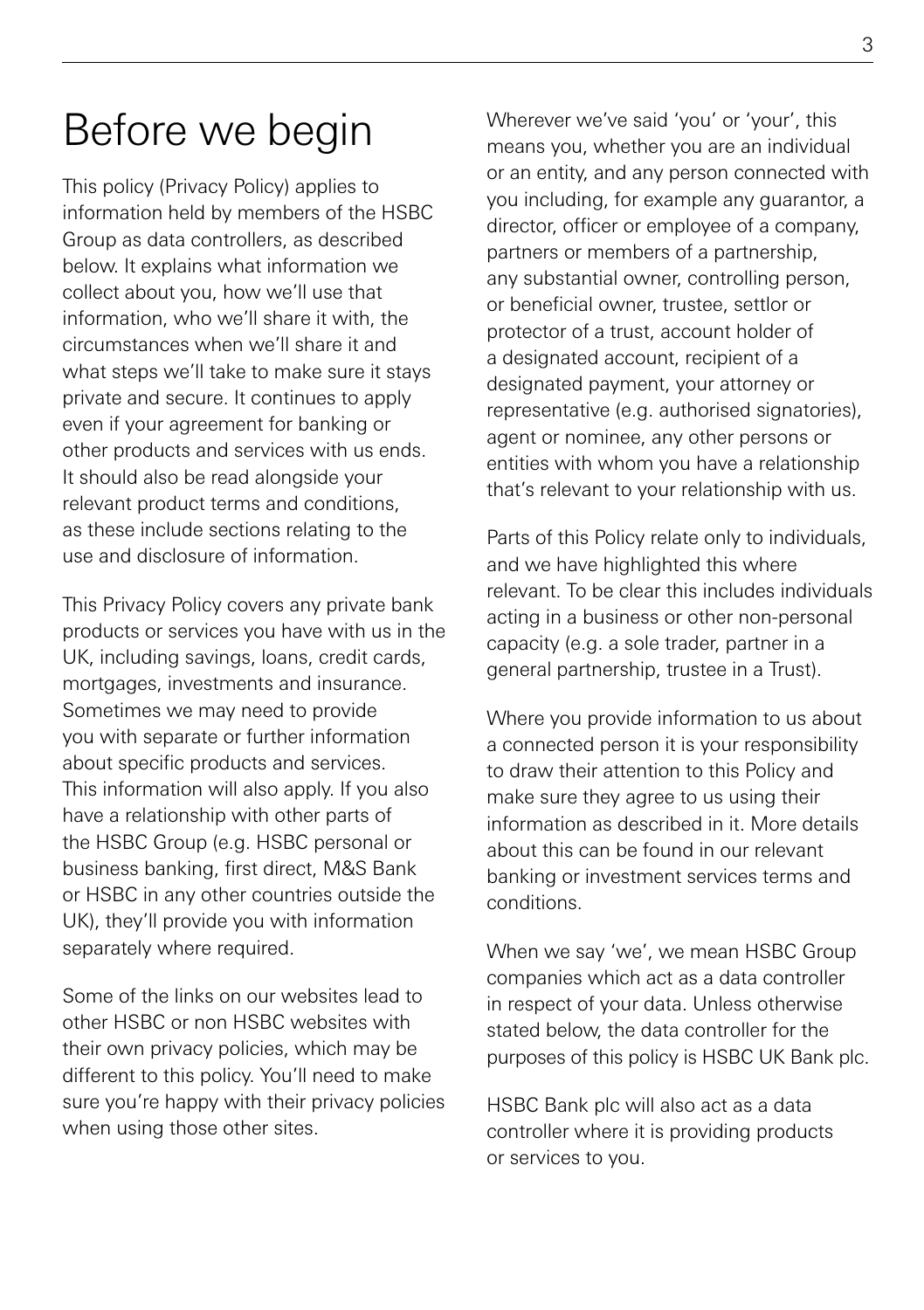The address for the HSBC Group companies set out in this policy is 8 Canada Square. London E14 5HO. If you'd like to get in touch with us, you can also find contact details below.

### What information we collect

We'll only collect your information in line with relevant regulations and law. We may collect it from a range of sources and it may relate to any of our products or services you apply for, currently hold or have held in the past. We may also collect information about you when you interact with us, e.g. visit our websites or mobile channels, call us, or ask about any of our products and services.

Some of it will come directly from you, e.g. when you provide ID to open an account. It can also come from your financial advisor, broker or mortgage intermediary, other HSBC companies, or other sources you've asked us to obtain information from. We might also get some of it from publicly available sources. The information we collect may include:

#### **Information that you provide to us or provided to us on your behalf, e.g.:**

- ◆ personal details, e.g. name, previous names, gender, date and place of birth;
- ® contact details, e.g. address, email address, landline and mobile numbers;
- ® information concerning your identity e.g. photo ID, passport information, National Insurance number, National ID card and nationality;
- ® market research, e.g. information and opinions expressed when participating in market research;
- $\bullet$  user login and subscription data. e.g. login credentials for phone and online banking and mobile banking apps;
- $\bullet$  other information about you that you give us or which is given to us on your behalf by filling in forms or by communicating with us whether face-to-face, by phone, email, online, or otherwise

### **Information we collect or generate about you, e.g.:**

- ® your financial information and information about your relationship with us, including the products and services you hold, the channels you use and your ways of interacting with us, your ability to get and manage your credit, your payment history, transactions records, market trades, payments into your account including salary details and information concerning complaints and disputes;
- $\bullet$  information we use to identify and authenticate you, e.g. your signature and your biometric information, such as your voice for voice ID, additional information that we receive from external sources that
- $\bullet\ \text{we need for compliance purposes};$
- $\bullet$  geographic information, e.g. about which branches or ATMs you use;
- $\bullet$  information included in customer documentation, e.g. a record of advice that we may have given you;
- $\bullet$  marketing and sales information, e.g. details of the services you receive and your preferences;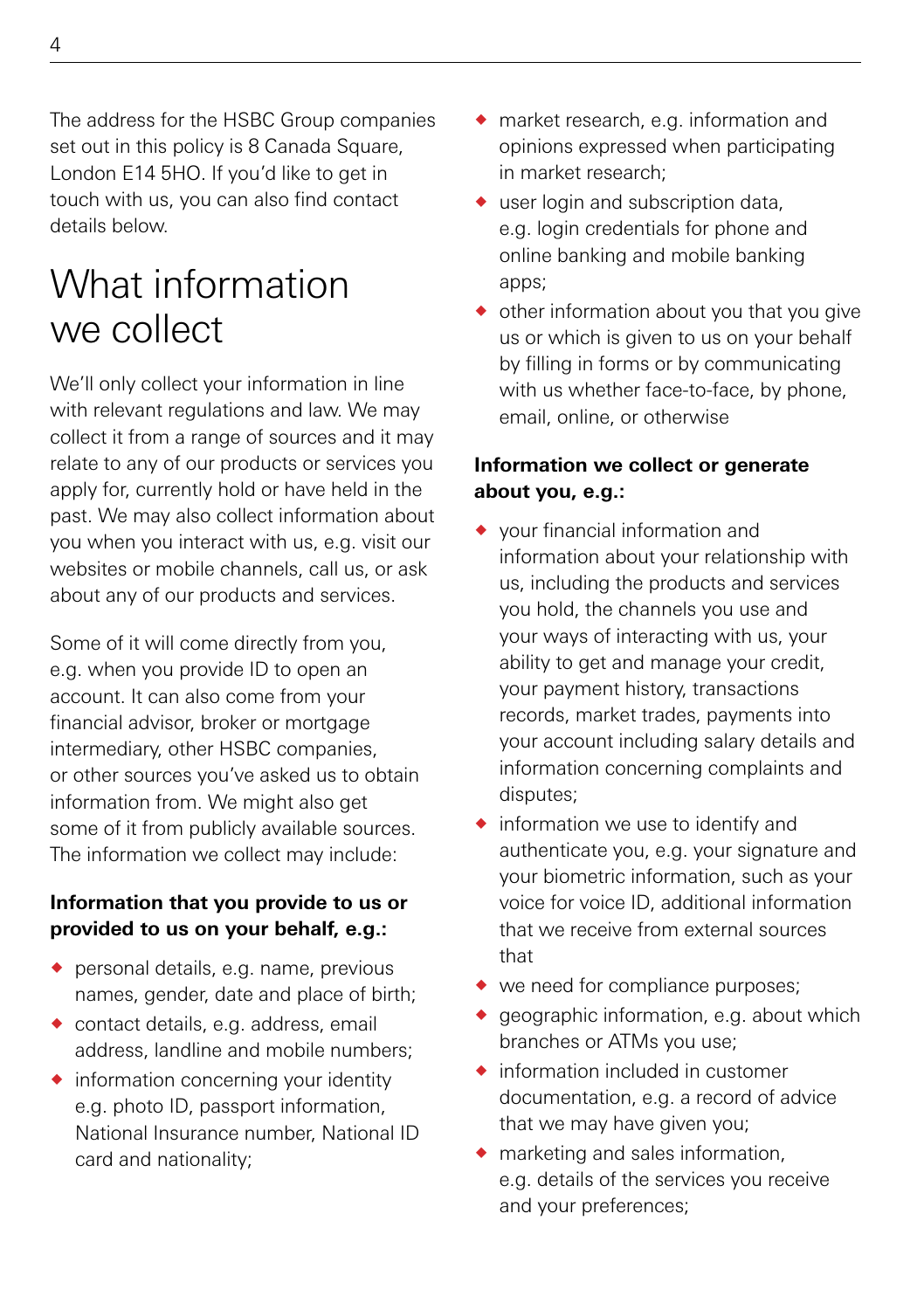- ® cookies and similar technologies we use to recognise you, remember your preferences and tailor the content we provide to you – our cookie policy contains more details about how we use cookies and can be found at **[hsbcprivatebank.com/en/utilities/](http://www.hsbcprivatebank.com/en/utilities/cookie-policy) [cookie-policy](http://www.hsbcprivatebank.com/en/utilities/cookie-policy)**;
- ® risk rating information, e.g. credit risk rating, transactional behaviour and underwriting information;
- $\bullet$  investigations data, e.g. due diligence checks, sanctions and anti-money laundering checks, external intelligence reports, content and metadata related to relevant exchanges of information between and among individuals, organisations, including emails, voicemail, live chat;
- $\bullet$  records of correspondence and other communications between us, including email, live chat, instant messages and social media communications;
- $\bullet$  information that we need to support our regulatory obligations, e.g. information about transaction details, detection of any suspicious and unusual activity and information about parties connected to you or these activities

### **Information we collect from other sources, e.g.:**

- ® information you've asked us to collect for you, e.g. information about your accounts or holdings with other companies including transaction information;
- $\bullet$  information from third party providers. e.g. information that helps us to combat fraud or that relates to your social interactions (including your

communications via social media, between individuals, organisations, prospects and other stakeholders acquired from companies that collect combined information)

# How we'll use your information

We'll only use your information where we have your consent or we have another lawful reason for using it. These reasons include where we:

- $\bullet$  need to pursue our legitimate interests:
- $\bullet$  need to process the information to carry out an agreement we have with you;
- $\bullet$  need to process the information to comply with a legal obligation:
- $\bullet$  believe the use of your information as described is in the public interest, e.g. for the purpose of preventing or detecting crime

The reasons we use your information include to:

- ◆ deliver our products and services:
- ◆ carry out your instructions, e.g. to fulfil a payment request;
- $\bullet$  manage our relationship with you, including (unless you tell us otherwise) telling you about products and services we think may be relevant for you;
- ® understand how you use your accounts and services;
- banking operations support:
- ◆ prevent or detect crime including fraud and financial crime, e.g. financing for terrorism and human trafficking;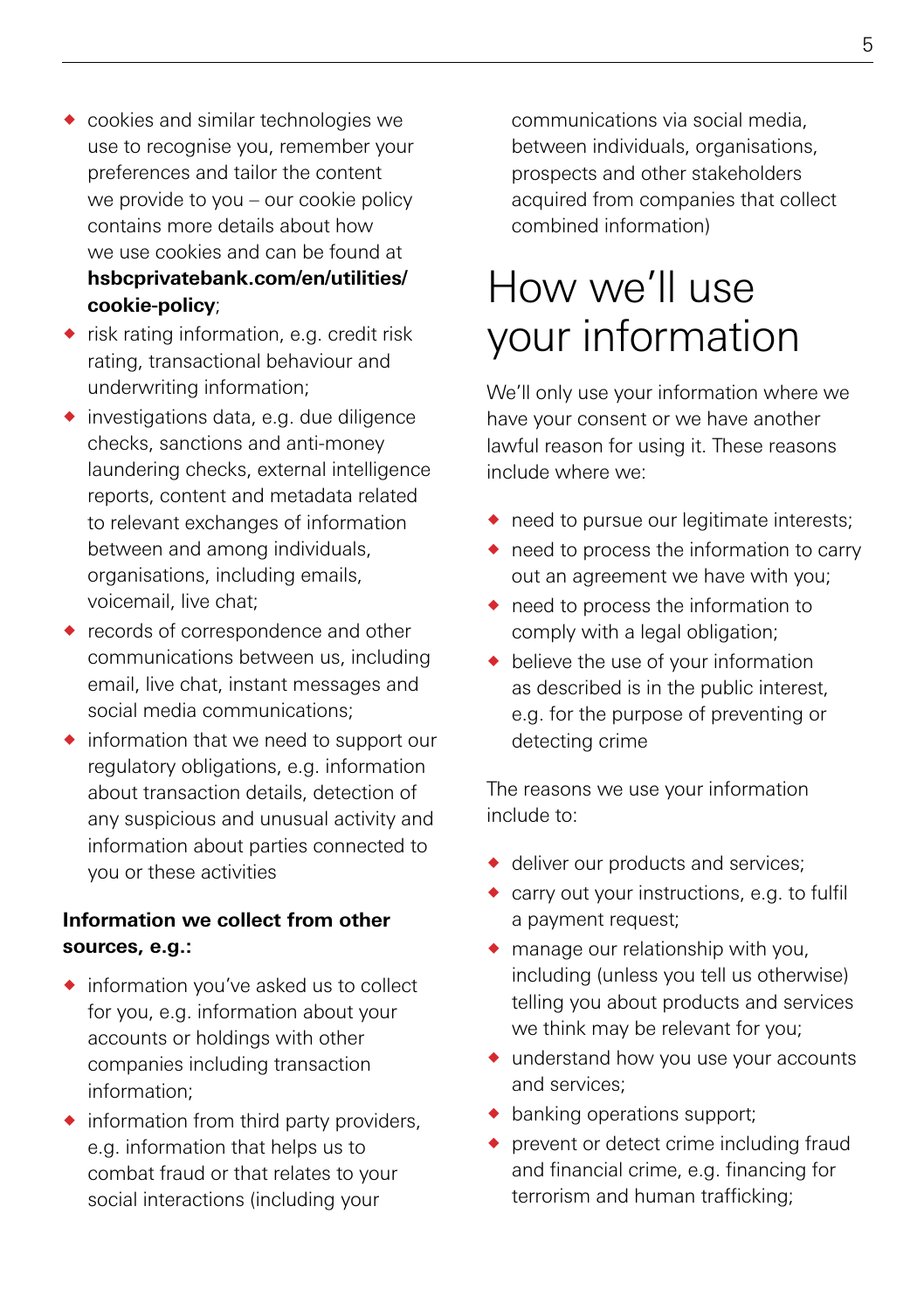- $\bullet$  security and business continuity;
- $\bullet$  risk management:
- online banking, mobile apps and other online product platforms;
- $\bullet$  product and service improvement;
- ® data analytics to better understand your circumstances and preferences so we can make sure we can provide you with the best advice and offer you a tailored service;
- $\bullet$  protect our legal rights and comply with our legal obligations:
- $\bullet$  correspond with solicitors, surveyors, valuers, other lenders, conveyancers and third party intermediaries;
- ◆ system or product development and planning, insurance, audit and administrative purposes

Further details of how we'll use your information can be found in the Appendix below.

#### **How we make decisions about you**

We may use automated systems to help us make decisions, e.g. for example about particular products and services you may wish to access and to carry out fraud and money laundering checks. We may use technology that helps us identify the level of risk involved in customer or account activity, e.g. for credit, fraud or financial crime reasons, or to identify if someone else is using your card without your permission.

Individuals may have a right to certain information about how we make these decisions. More details can be found in the 'Rights of individuals' section.

### **Tracking or recording what you say or do**

To help keep you and your money safe, we may record details of your interactions with us. We may record and keep track of conversations you have with us including phone calls, face-to-face meetings, letters, emails, live chats, video chats and any other kinds of communication. We may use these recordings to check your instructions to us, assess, analyse and improve our service, train our people, manage risk or to prevent and detect fraud and other crimes. We may also capture additional information about these interactions, e.g. telephone numbers that you call us from and information about the devices or software that you use. We use closed circuit television (CCTV) in and around our sites and these may collect photos or videos of you, or record your voice.

### **Compliance with laws and regulatory compliance obligations**

We'll use your information to meet our compliance obligations, to comply with other laws and regulations and to share with regulators and other authorities that HSBC Group companies are subject to. This may include using it to help detect or prevent crime (including terrorism financing, money laundering and other financial crimes). We'll only do this on the basis that it's needed to comply with a legal obligation or it's in our legitimate interests and that of others.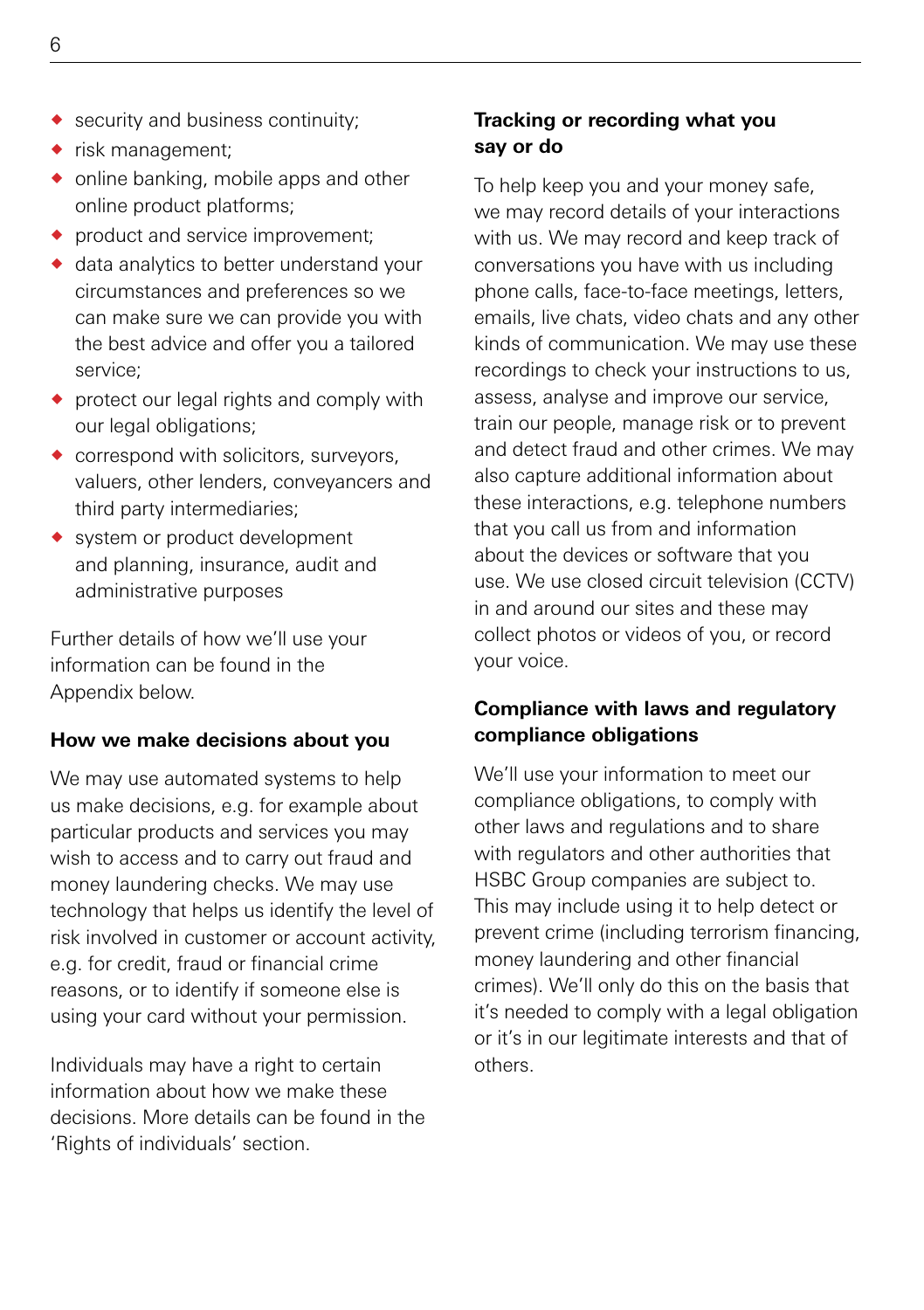#### **Marketing and market research**

We may use your information to provide you with details about HSBC products and services, and also products and services from our partners and other relevant third parties. We may send you marketing messages by post, email, telephone, text or secure messages. You can change your mind on how you receive marketing messages or choose to stop receiving them at any time. To make that change, please contact us in the usual way.

If you ask us not to send you marketing, it may take us a short period of time to update our systems and records to reflect your request, during which time you may continue to receive marketing messages. Even if you tell us not to send you marketing messages, we'll continue to use your contact details to provide you with important information, such as changes to your terms and conditions or if we need to tell you something to comply with our regulatory obligations.

We may use your information for market research and to identify trends. Market research agencies acting on our behalf may get in touch with you by post, telephone, email or other methods of communication to invite you to take part in research. We won't invite you to take part in research using a communication method if you've asked us not to get in touch that way. Any responses that you provide whilst participating in market research will be reported back to us anonymously unless you give us permission for your details to be shared.

### Who we might share your information with

We may share your information with others where lawful to do so including where we or they:

- ◆ need to in order to provide you with products or services you've requested, e.g. fulfilling a payment request;
- $\bullet$  have a public or legal duty to do so, e.g. to assist with detecting and preventing fraud, tax evasion and financial crime;
- $\bullet$  need to in connection with regulatory reporting, litigation or asserting or defending legal rights and interests;
- $\bullet$  have a legitimate business reason for doing so, e.g. to manage risk, verify your identity, enable another company to provide you with services you've requested, or assess your suitability for products and services;
- ® have asked you for your permission to share it, and you've agreed

We may share your information for these purposes with others including:

- ® other HSBC Group companies and any sub-contractors, agents or service providers who work for us or provide services to us or other HSBC Group companies (including their employees, sub-contractors, service providers, directors and officers);
- ◆ any joint account holders, trustees, beneficiaries or executors;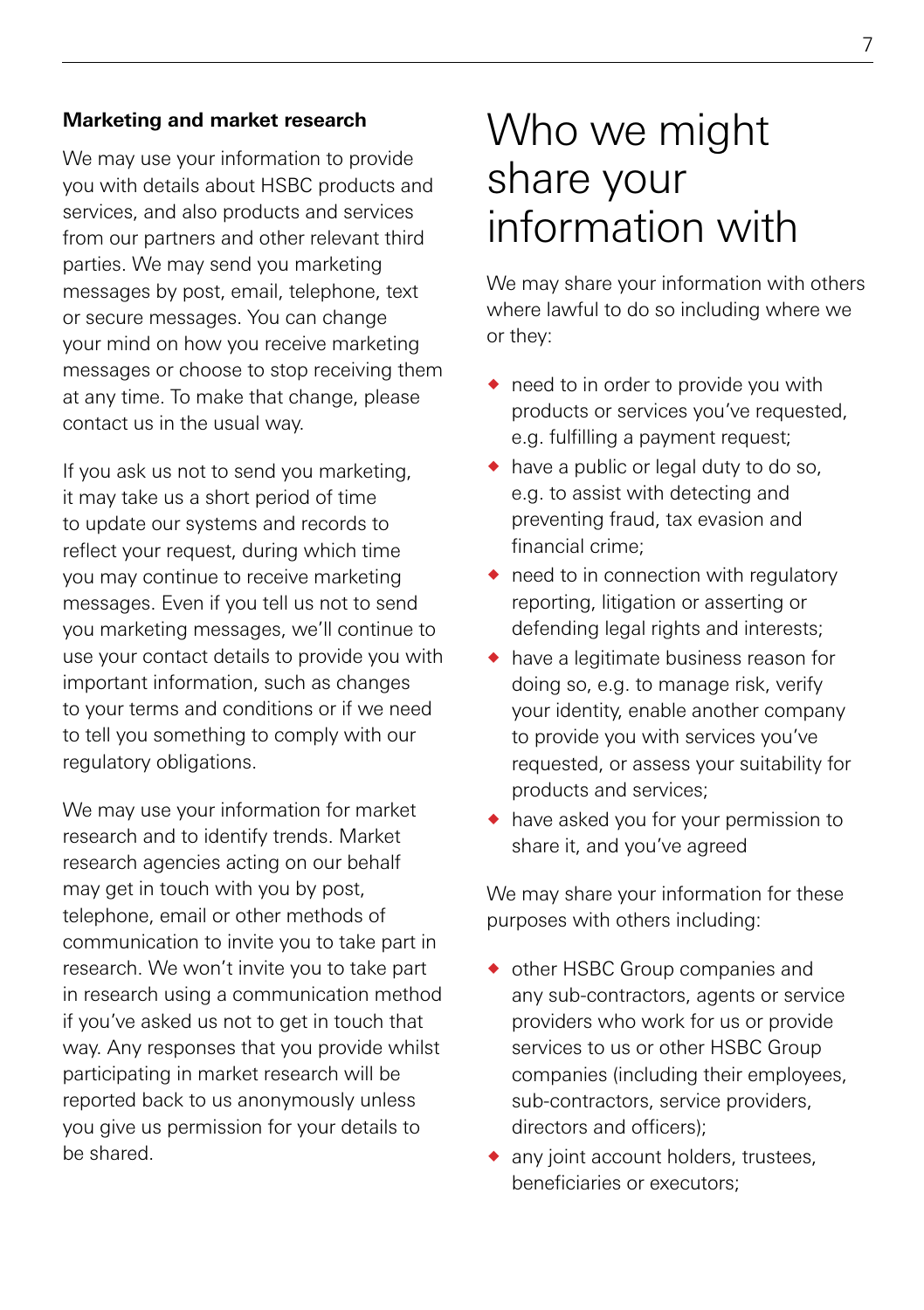- ◆ people who give guarantees or other security for any amounts you owe us;
- $\bullet$  people you make payments to and receive payments from;
- ® your beneficiaries, intermediaries, correspondent and agent banks, clearing houses, clearing or settlement systems, market counterparties and any companies you hold securities in through us, e.g. stocks, bonds or options;
- $\bullet$  other financial institutions, lenders and holders of security over any property you charge to us, tax authorities, trade associations, credit reference agencies, payment service providers and debt recovery agents;
- any fund managers who provide asset management services to you and any brokers who introduce you to us or deal with us for you;
- $\bullet$  any entity that has an interest in the products or services that we provide to you, including if they take on the risk related to them;
- $\bullet$  any people or companies where required in connection with potential or actual corporate restructuring, merger, acquisition or takeover,
- ® including any transfer or potential transfer of any of our rights or duties under our agreement with you;
- ® law enforcement, government, courts, dispute resolution bodies, our regulators, auditors and any party appointed or requested by our regulators to carry out investigations or audits of our activities;
- $\bullet$  other parties involved in any disputes. including disputed transactions;
- ® fraud prevention agencies who'll also use it to detect and prevent fraud and other financial crime and to verify your identity;
- ® anyone who provides instructions or operates any of your accounts on your behalf, e.g. Power of Attorney, solicitors, intermediaries, etc;
- ® anybody else that we've been instructed to share your information with by either you, a joint account holder or anybody else who provides instructions or operates any of your accounts on your behalf;
- $\bullet$  our card processing supplier(s) to carry out credit, fraud and risk checks, process your payments, issue and manage your card;
- $\bullet$  insurers so they can provide you with a quote or cover. For further details please refer to your policy documentation. You can also refer to **[hsbc.co.uk](http://www.hsbc.co.uk)** for more information

### **Sharing aggregated or anonymised information**

We may share aggregated or anonymised information within and outside of the HSBC Group with partners such as research groups, universities or advertisers. You won't be able to be identified from this information, e.g. we may share information about general spending trends in the UK to assist in research.

# How long we'll keep information

We keep information in line with our data retention policy. For example we'll normally keep your core banking data for a period of seven years from the end of our relationship with you. This enables us to comply with legal and regulatory requirements or use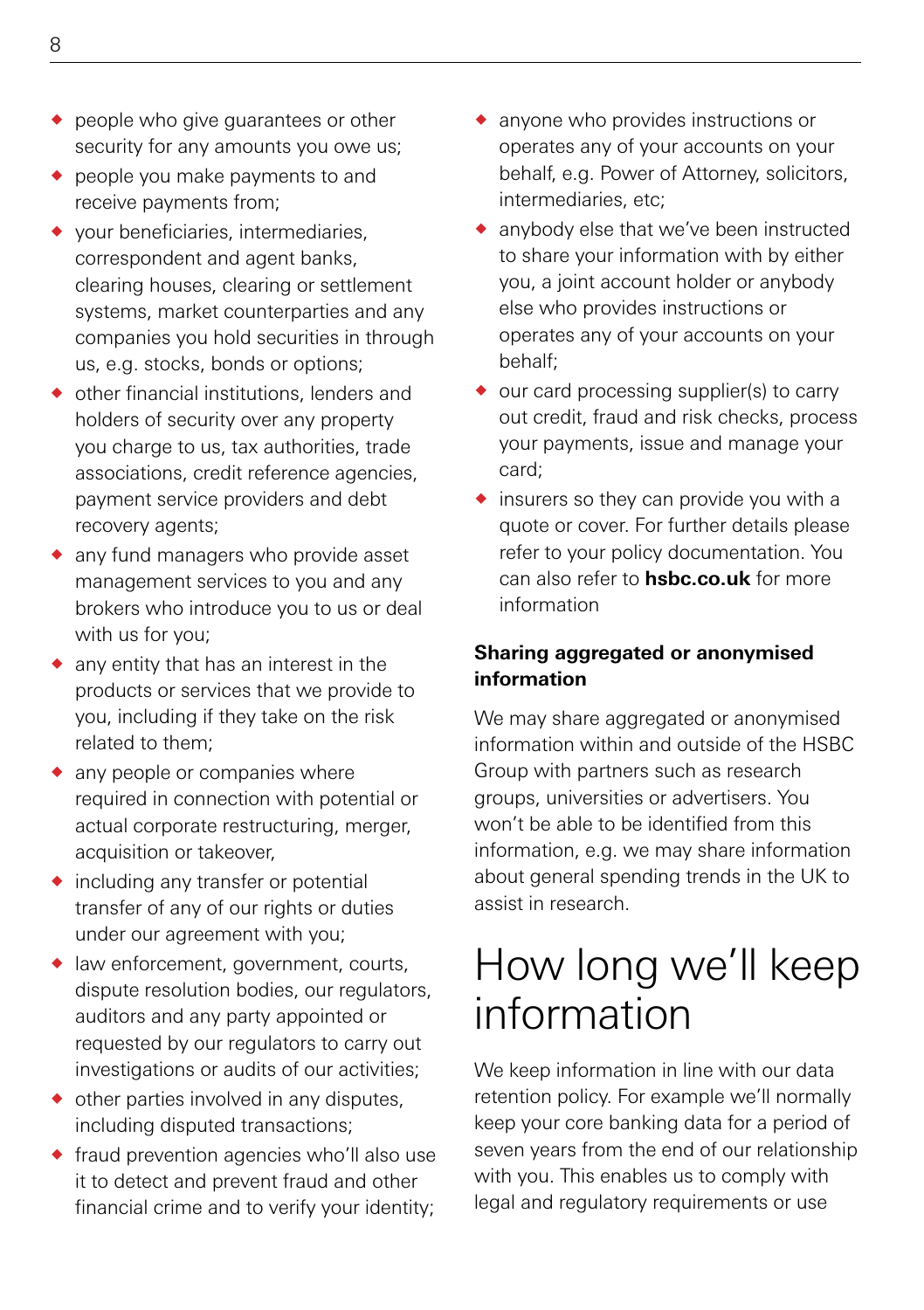it where we need to for our legitimate purposes such as managing your account and dealing with any disputes or concerns that may arise.

We may need to retain information for a longer period where we need the information to comply with regulatory or legal requirements or where we may need it for our legitimate purposes, e.g. to help us respond to queries or complaints, fighting fraud and financial crime, responding to requests from regulators, etc.

If we don't need to retain information for this period of time, we may destroy, delete or anonymise it more promptly

# **Transferring** information overseas

Your information may be transferred to and stored in locations outside the European Economic Area (EEA) or the United Kingdom (UK), including countries that may not have the same level of protection for personal information. When we do this, we'll ensure it has an appropriate level of protection and that the transfer is lawful. We may need to transfer your information in this way to carry out our contract with you, to fulfil a legal obligation, to protect the public interest and/or for our legitimate interests. In some countries the law might compel us to share certain information, e.g. with tax authorities. Even in these cases, we'll only share your information with people who have the right to see it.

You can obtain more details of the protection given to your information when it's transferred outside the EEA or UK by contacting us using the details in the 'More details about your information' section below.

### **Rights of individuals**

Individuals have a number of rights in relation to the information that we hold about them. These rights include:

- $\bullet$  the right to access information we hold about them and to obtain information about how we process it;
- $\bullet$  in some circumstances, the right to withdraw their consent to our processing of their information, which they can do at any time. We may continue to process their information if we have another legitimate reason for doing so;
- $\bullet$  in some circumstances, the right to receive certain information they have provided to us in an electronic format and/or request that we transmit it to a third party;
- $\bullet$  the right to request that we rectify their information if it's inaccurate or incomplete;
- $\bullet$  in some circumstances, the right to request that we erase their information. We may continue to retain their information if we're entitled or required to retain it;
- $\bullet$  the right to object to, and to request that we restrict, our processing of their information in some circumstances. Again, there may be situations where they object to, or ask us to restrict, our processing of their information but we're entitled to continue processing their information and/or to refuse that request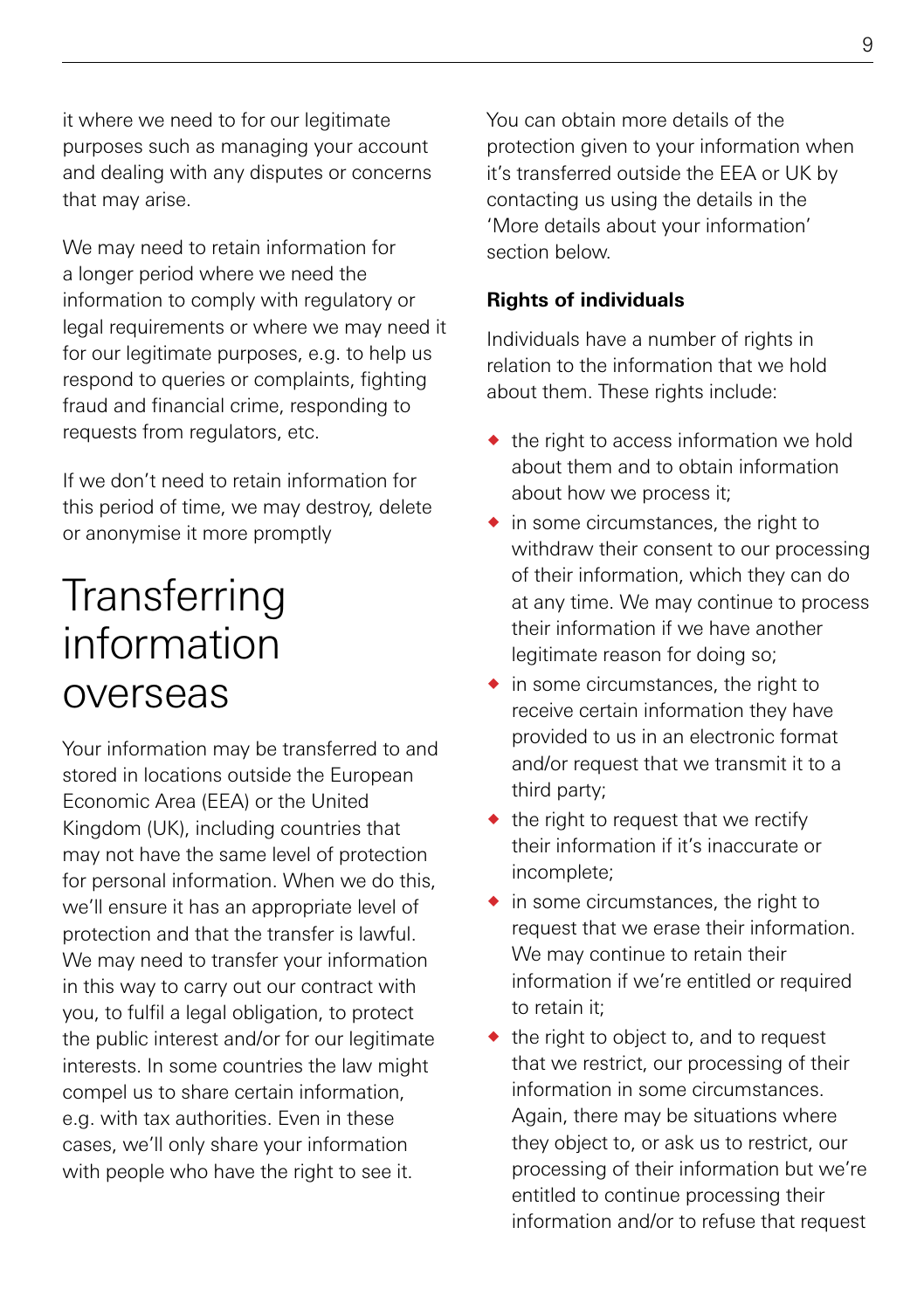Individuals can exercise their rights by contacting us using the details set out in the 'More details about your information' section below. Individuals also have a right to complain to the UK Information Commissioner's Office by visiting **[ico.org.uk](http://www.ico.org.uk)**, or to the data protection regulator in the country where they live or work.

# Credit Reference Checks, Fraud and Money Laundering

### **Credit Reference Checks**

If you apply for new products or services (including credit like a mortgage, personal loan or credit card), we may perform credit and identity checks on you with one or more credit reference agencies (CRAs). When you use our banking services, we may also make periodic searches at CRAs to manage your account with us.

To do this, we'll supply your information to CRAs and they'll give us information about you. This will include information from your credit application and about your financial situation and financial history CRAs will supply us with both public (including the electoral register) and shared credit information, financial situation, history and fraud prevention information.

We may use this information to:

- ® assess if we can offer you credit and whether you can afford to take the product you applied for;
- ® verify the accuracy of the data you've provided to us;
- ® prevent criminal activity, fraud and money laundering;
- $\bullet$  manage your account(s);
- trace and recover debts:
- ® ensure any offers provided to you are appropriate to your circumstances

We'll continue to exchange information about you with CRAs while you have a relationship with us. We'll also inform the CRAs about your repayment history. If you borrow and do not repay in full and on time, CRAs will record the outstanding debt. This information may be supplied to other organisations by CRAs.

When CRAs receive a search request from us they'll place a search footprint on your credit file that may be seen by other lenders. If you apply for a bank account or credit (such as where you apply for a mortgage, loan or credit card), we'll get details of your credit history from a CRA (and share information about you with the CRA) and use this information to work out how much you can afford to borrow or pay back. We may also carry out further credit checks on you while you're a customer to maintain an accurate and up-to-date record of your credit history. We may use your information to verify the accuracy of the information you've provided to us, prevent criminal activity, fraud and money laundering, manage your account(s), trace and recover debts and ensure any offers provided to you are appropriate to your circumstances.

If you're making a joint application, or tell us that you have a spouse or financial associate, we'll link your records together. You should discuss this with them, and share this information with them before submitting the application. CRAs will also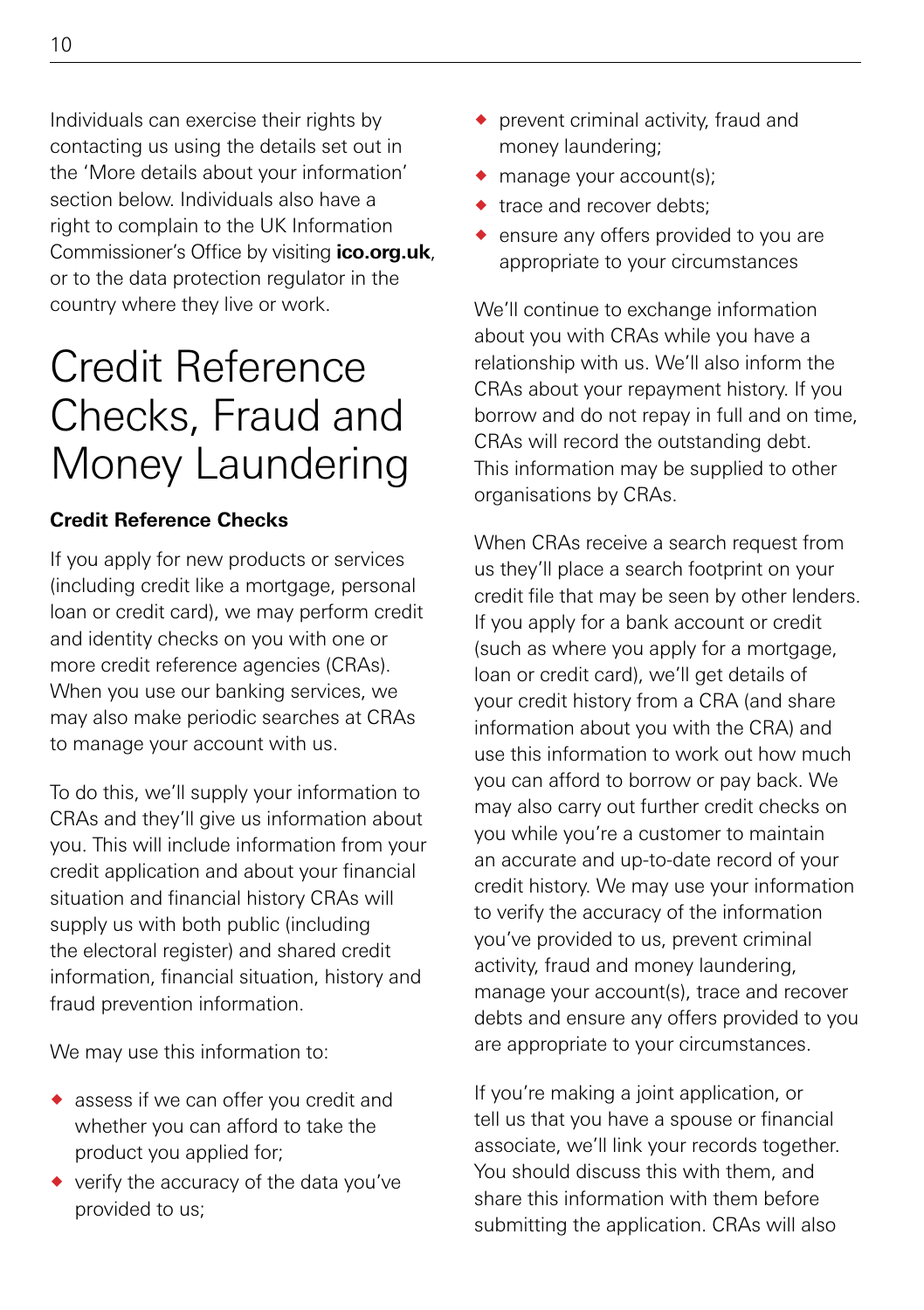link your records together and these links will remain on your and their files until you or your partner successfully files for a disassociation with the CRAs to break that link.

The identities of the CRAs, their role also as fraud prevention agencies, the data they hold, the ways in which they use and share information, data retention periods and your data protection rights with the CRAs are explained in more detail on their websites. They've created a joint document called the Credit Reference Agency Information Notice (CRAIN) which is accessible from each of the three CRAs – clicking on any of these three links will also take you to the same CRAIN document:

#### **Credit reference agencies:**

- ® Call Credit **[callcredit.co.uk/crain](http://www.callcredit.co.uk/crain)**
- ® Equifax **[equifax.co.uk/crain](http://www.equifax.co.uk/crain)**
- ® Experian **[experian.co.uk/crain](http://www.experian.co.uk/crain)**

To comply with the law and for our own legitimate interest to enable us to assess and manage risk, we can share details about your financial situation and financial history with CRAs, fraud prevention agencies, etc. This includes information on any bank accounts or credit you have with us, including:

- $\bullet$  how you manage your bank accounts or credit;
- $\bullet$  if you owe us money;
- $\bullet$  if we have concerns about financial crime;
- $\bullet$  if you haven't kept up with your payments or paid off what you owe us (unless there's a genuine dispute over how much you owe us), or if you've agreed and stuck to a repayment plan

#### **Fraud Prevention Agencies**

We'll carry out checks with fraud prevention agencies for the purposes of preventing fraud and money laundering, and to verify your identity before we provide products and services to you. These checks require us to process personal information about you.

The information you provide or which we've collected from you, or received from third parties, will be used to carry out these checks in order to prevent fraud and money laundering, and to verify your identity.

We'll process personal information, such as your name, address, date of birth, contact details, financial information, employment details, and device identifiers e.g. IP address.

We and fraud prevention agencies may also enable law enforcement agencies to access and use your personal data to detect. investigate and prevent crime.

We process this information on the basis that we have a legitimate interest in preventing fraud and money laundering and to verify your identity. This enables us to protect our business and to comply with laws that apply to us. This processing is also a contractual requirement of any of our products or services you use.

Fraud prevention agencies can hold information for different periods of time. If they're concerned about a possible fraud or money laundering risk, your data can be held by them for up to six years.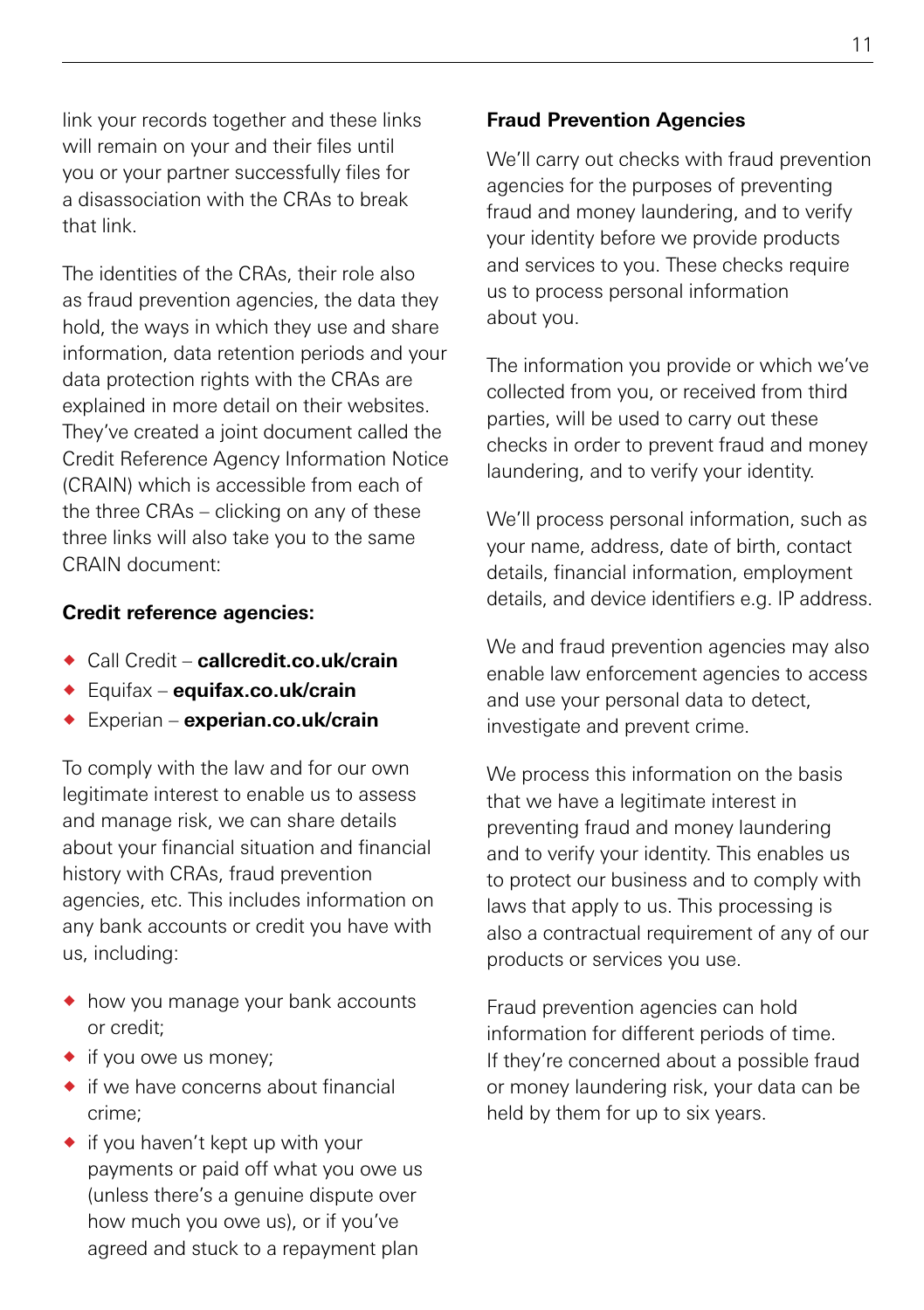#### **Consequences of Processing**

If we, or a fraud prevention agency, have reason to believe there's a fraud or money laundering risk, we may refuse to provide the services and credit you've requested. We may also stop providing existing products and services to you. A record of any fraud or money laundering risk will be retained by the fraud prevention agencies, and may result in others refusing to provide services to you. The information we hold about you could make it easier or harder for you to get credit in the future.

To find out more about credit and fraud checks, read our 'Guide to Credit Scoring, Credit Reference and Fraud Prevention Agencies' leaflet. You can get it from our website, in any of our branches or you can request a paper copy by contacting us in your preferred way. To find out more about fraud prevention agencies and how they manage your information, please visit **[cifas.org.uk/privacy-notice](http://www.cifas.org.uk/privacy-notice)**.

# What we need from you

You're responsible for making sure the information you give us or which is given to us by your connected persons or provided on your behalf is accurate and up to date, and you must tell us if anything changes as soon as possible. If you provide information for another person on your account or another connected person, you'll need to direct them to this policy and make sure they agree to us using their information as described in it.

#### **How we keep information secure**

We use a range of measures to keep information safe and secure which may include encryption and other forms of security. We require our staff and any third parties who carry out any work on our behalf to comply with appropriate compliance standards including obligations to protect any information and applying appropriate measures for the use and transfer of information.

### More details about your information

If you'd like further information on anything we've said in this Privacy Policy, or to contact our Data Protection Officer, contact us at PO Box 6201, Coventry CV3 9HW addressed 'for the attention of the DPO'.

This Privacy Policy may be updated from time to time and the most recent version can be found at **[privatebanking.hsbc.](http://www.privatebanking.hsbc.com/privacy-notice/privacy-notice-for-hsbc-private-bank-uk-limited) [com/privacy-notice/privacy-notice-for](http://www.privatebanking.hsbc.com/privacy-notice/privacy-notice-for-hsbc-private-bank-uk-limited)[hsbc-private-bank-uk-limited](http://www.privatebanking.hsbc.com/privacy-notice/privacy-notice-for-hsbc-private-bank-uk-limited)**.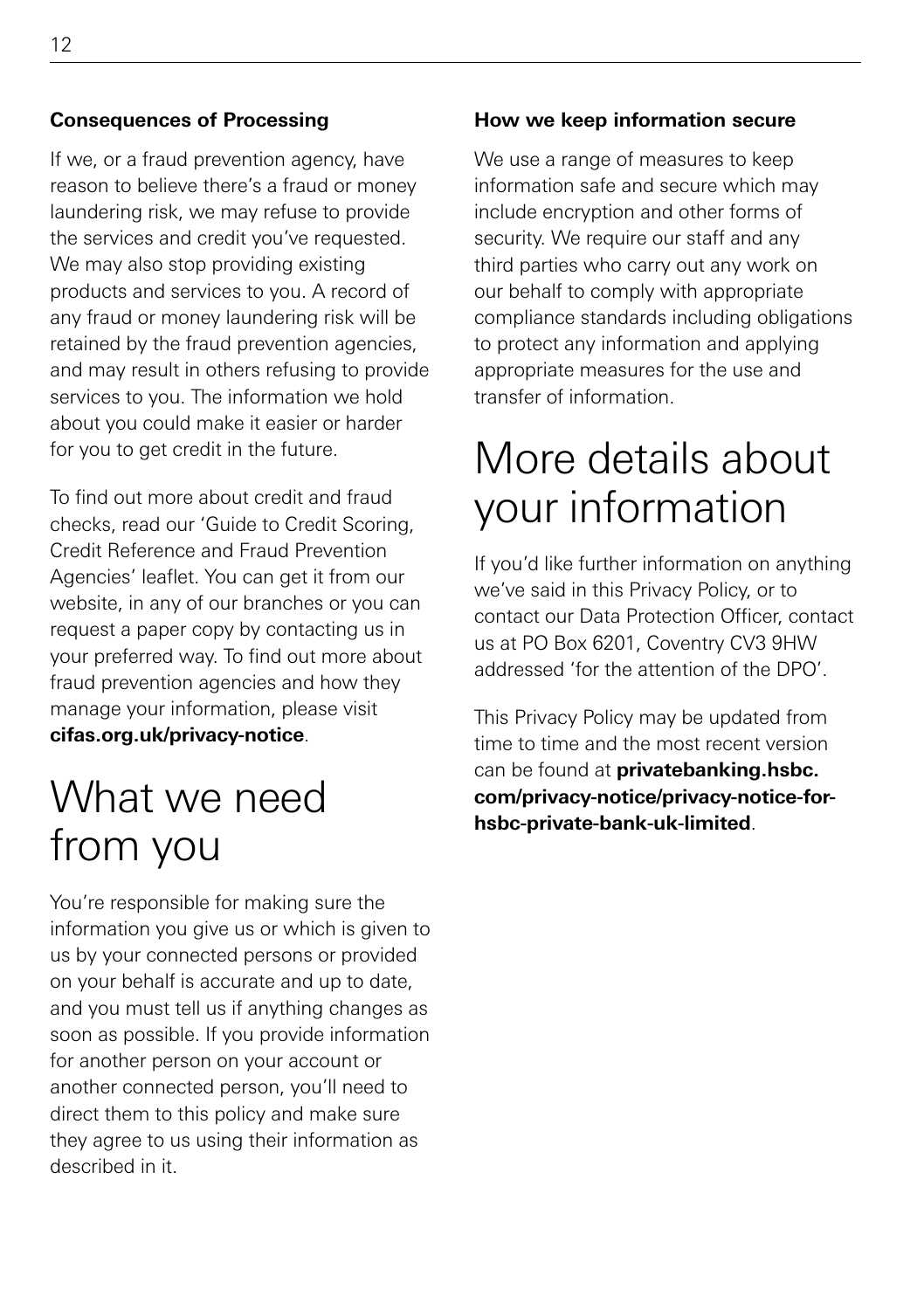# Appendix – How we process your information

We'll use your information for purposes including:

- ® **To deliver our products and services (including insurance):** administer your accounts, or process your transactions. We'll do this in order to perform our contract with you;
- **Banking operations support:** we'll use your information to enable the provision and function of our banking services in line with regulation, laws and customer rights and interests, e.g. complaints management and exit management. The lawful reasons for processing these are legitimate interest, legal obligation and in order to perform our contract with you;
- ® **To prevent and detect crime including, e.g. fraud, terrorist financing and money laundering:** this will include monitoring, mitigation and risk management, carrying out customer due diligence, name screening, transaction screening and customer risk identification. We do this to comply with our legal obligations and because it's in our legitimate interest. We may share your information with relevant agencies, law enforcement and other third parties where the law allows us to for the purpose of preventing or detecting crime. Additionally we and other financial institutions may take steps to help prevent financial crime and manage risk. We'll do this because we have a legitimate interest, a legal obligation

to prevent or detect crime or it's in the public interest. We may be required to use your information to do this, even if you've asked us to stop using your information. That could include (among other things):

- screening, intercepting and investigating any payments, instructions or communications you send or receive (including drawdown requests and application forms);
- investigating who you're paying or who's paying you, e.g. checks on payments into and out of your account and other parties related to those payments;
- passing information to relevant agencies if we think you've given us false or inaccurate information, or we suspect criminal activity;
- combining the information we have about you with information from other HSBC companies to help us better understand any potential risk;
- checking whether the people or organisations you're paying or receiving payments from are who they say they are, and aren't subject to any sanctions.
- **Risk management:** we'll use your information to measure, detect and prevent the likelihood of financial, reputational, legal, compliance or customer risk. This includes credit risk, traded risk, operational risk and insurance risk (e.g. for underwriting or claims management purposes). We'll do this because we have a legitimate interest in ensuring that we carry out a proper risk assessment prior to providing credit, insurance or other finance;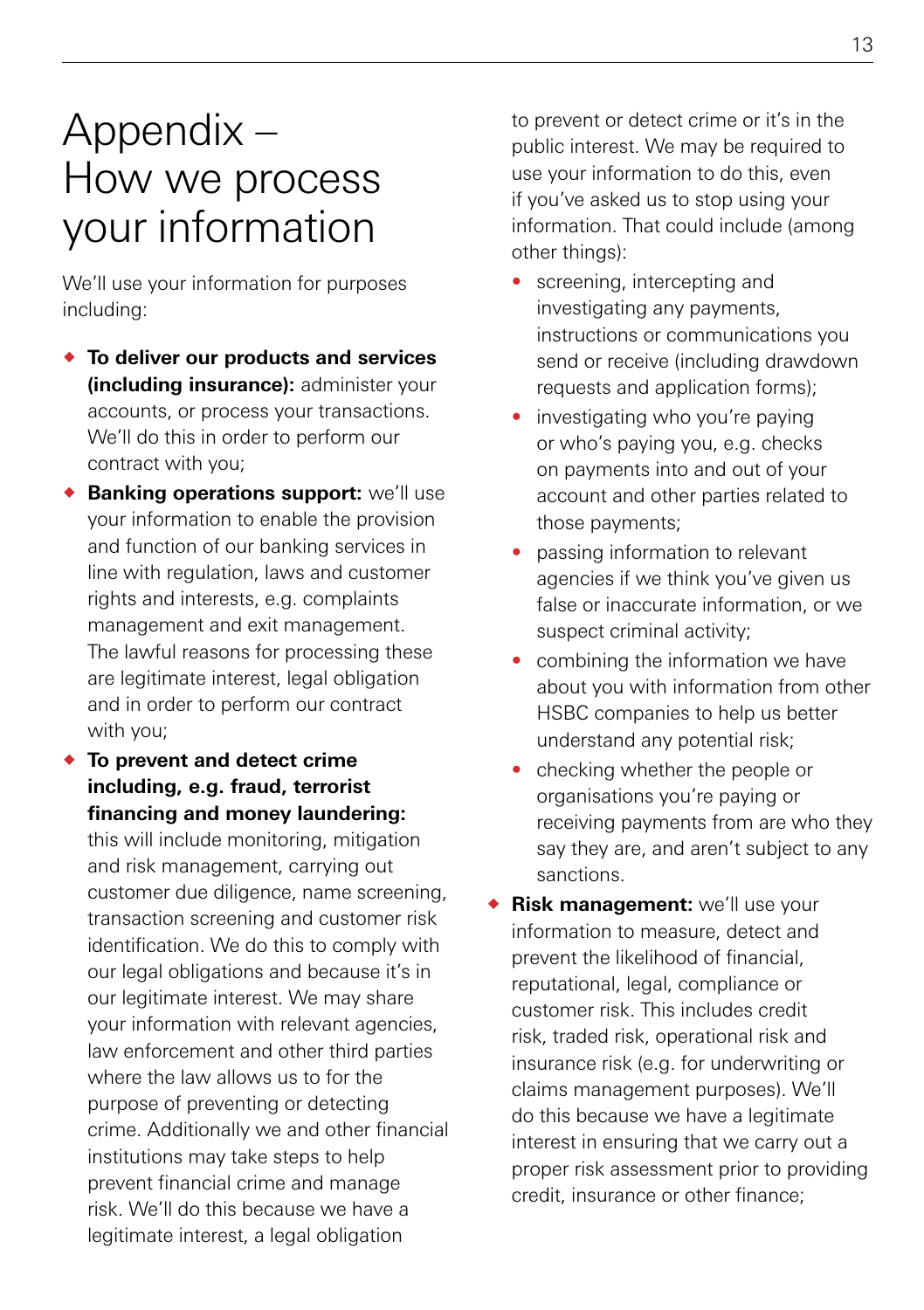- ® **Online Banking, Mobile Apps and other online product platforms:** we'll use your information to allow us to provide you with access to HSBC online platforms and mobile apps (e.g. the HSBC UK Mobile Banking App). The platform may allow you to directly or indirectly communicate with us through mobile apps, such as using Online Banking, or applying for products and services online. The lawful basis for using your information for this purpose is to perform our contract with you or that processing for this purpose is in our legitimate interest;
- ® **Product and service improvement:** we'll analyse your information to identify possible service and product improvements. Where we provide you with aggregated information services we'll use your information to understand how you use these products which may include your transactional information from other financial institutions to help improve our products and services. The lawful basis for processing your information for this purpose is our legitimate interest. We do this to improve our products and services to best meet the need of our customers;
- ® **Data analytics for tailored services:** we'll analyse your information to identify relevant opportunities to promote products and services to existing or prospective customers. This may include reviewing historical customer transactional behaviour, comparison of customer activity or it may include an analysis of your transactional information from other financial institutions. We do this to help us provide you with products

and services we think will be of most relevance to you. The lawful basis for using your information in this way is our legitimate interest;

- ® **Marketing:** we'll use your information to provide you with information about HSBC products and services, and also products and services from our partners and other relevant third parties. The lawful basis for this is our legitimate interest. We may need your consent to communicate by certain channels and we'll always make sure we get this where we need to. You can change your mind on how you receive marketing messages or choose to stop receiving them at any time. To make that change, contact us in the usual way;
- **Protecting our legal rights:** we may need to use your information to protect our legal rights, e.g. in the case of defending or the protection of legal rights and interests (e.g. collecting money owed, enforcing or protecting our security or defending rights of intellectual property); court action; managing complaints or disputes; in the event of a restructuring of companies or other mergers or acquisition. This may be in connection with action taken against you or other persons, e.g. joint borrowers or persons who give a guarantee or other security for your obligations to us. We'd do this on the basis that it's in our legitimate interest.